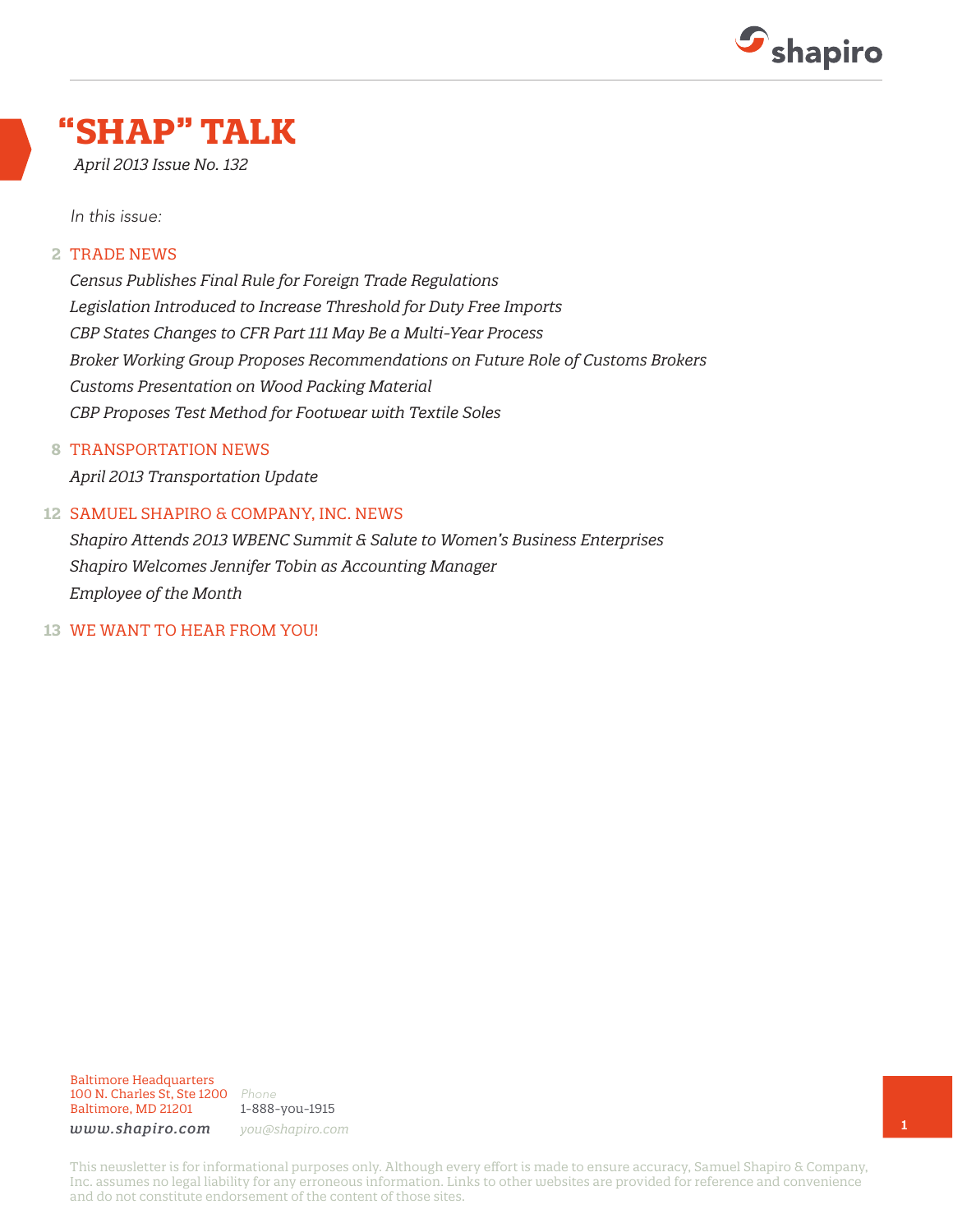

## **TRADE NEWS**

### *Census Publishes Final Rule for Foreign-Trade Regulations*

On March 14, 2013, the Census Bureau published new export reporting requirements that will become effective January 8, 2014. The long awaited final rule amends theregulations published in 2008 that govern how exporters must file electronic export information.

The final rule does not include many elements in the Proposed Rulemaking (NPRM) published in the Federal Register on January 21, 2011, (76 FR 4002). Various elements were not adopted due to industry concerns about obtaining the information, the costs associated with securing the information, and the availability of the information at the time of filing the Electronic Export Information.

Highlights of the changes to the FTR include:

*1. Postdeparture filing (§30.5)*

*A. The postdeparture filing timeframe has changed from 10 calendar days to 5 calendar days.*

- *B. A moratorium on accepting new applications for postdeparture filing is still in place.*
- *2. Household Goods*
	- *A. Change in Definition The new definition is "Usual and reasonable kinds and quantities of personal property necessary and appropriate for use by the USPPI in the USPPI's dwelling in a foreign country that are shipped under a bill of lading or an airway bill and are not intended for sale."*
	- *B. The household goods export code can only be used for shipments where the USPPI is the ultimate consignee.*
- *3. Used Self Propelled Vehicles*

*A. Shipments must be filed in the AES regardless of value or country of destination 30.2(a)(1)(iv)(H)).*

*B. AES must be filed 72 hours prior to export (§30.4(b)(5)).*

- *4. Port of export (§30.6(a)(9))*
	- *A. The port of export for shipments by overland transportation is where the goods cross the U.S. border into Canada or Mexico, including transshipments through Canada or Mexico to other countries.*
	- *B. The language for port of export was revised in §30.6(a)(9) to include FTR §30.6(a)(9)(i) and (ii).*
- *5. Split Shipments (§30.28)*
	- *A. The term split shipments applies to all modes of transportation, not just air.*
	- *B. Change in definition The new definition is "A shipment booked for export that is divided by the carrier into more than one conveyance and sent on two or more conveyances of the same carrier from the same port within 24 hours."*

Baltimore Headquarters 100 N. Charles St, Ste 1200 *Phone* Baltimore, MD 21201

1-888-you-1915 *www.shapiro.com you@shapiro.com*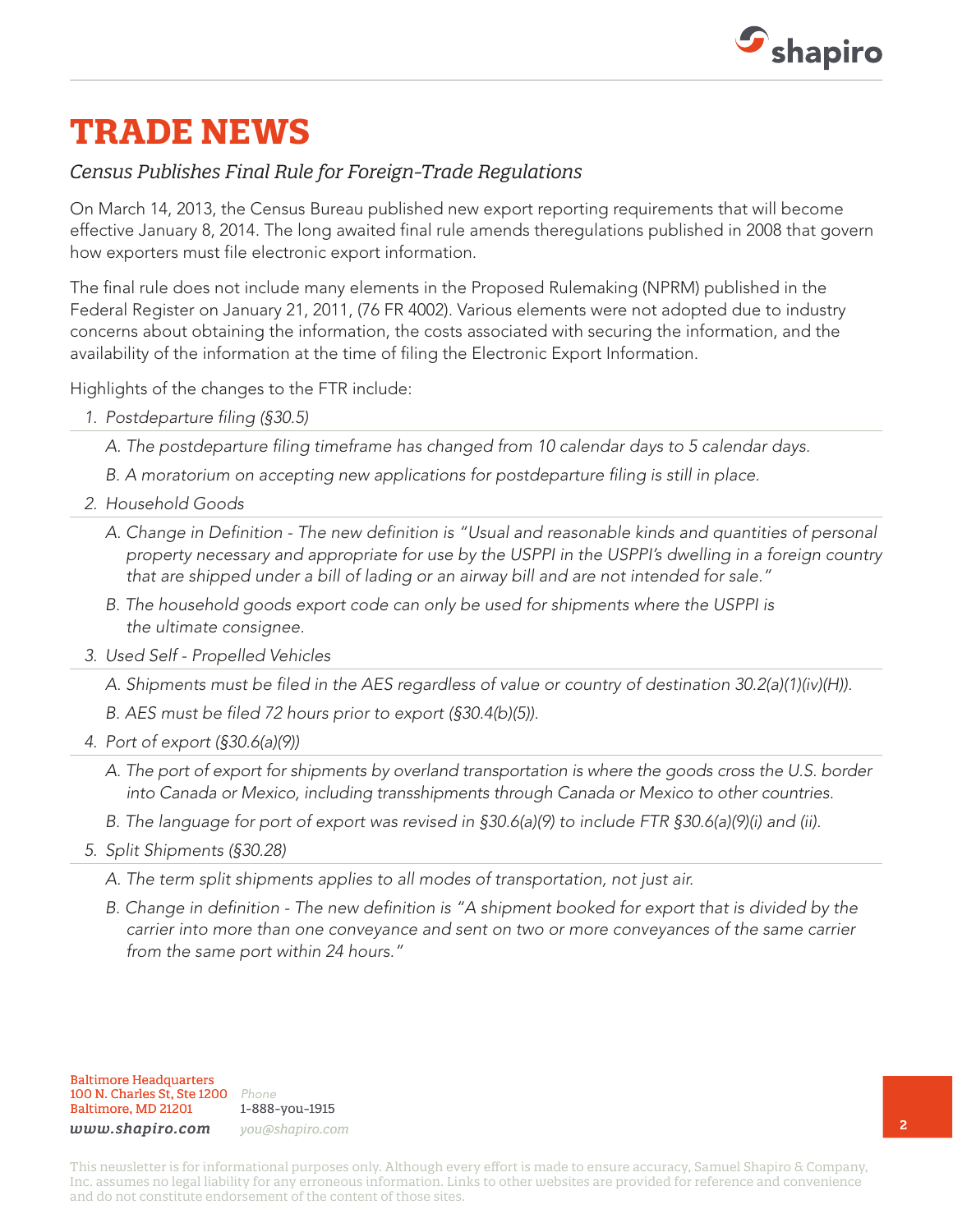

### *6. Exclusions*

- *A. AES filing is not required for licensed goods where the country of ultimate destination is the United States or for goods destined to international waters where the person(s) or entity assuming control of the item(s) is a U.S. citizen or permanent resident alien of the United States (§30.2(d)(5)).*
- *B. The Exclusion legend is required to be reported on the bill of lading, air waybill, export shipping instructions, or other commercial loading documents.*

### *7. Exemptions (§30.37)*

- *A. The following exemptions were added:*
	- » Exports of technical data and defense service exemptions as defined in 22 CFR 123.22 (b)(3)(iii) are exempt from the Electronic Export Information (EEI) filing requirements (§30.37(u)).
	- » Reporting vessels, aircraft, cargo vans, and other carriers and containers when shipping as tools of international trade (§30.37(v)).
	- » Shipments to Army Post Office, Diplomatic Post Office, Fleet Post Office (§30.37(w)).
	- » Shipments exported under License Exception BAG (§30.37(x)).
	- » Specific types of shipments destined for a country listed in Country Group E:1 (§30.37(y)). Country Group E:1 is Cuba, Iran, Iraq, Libya, North Korea, Sudan, and Syria. These countries support acts of international terrorism.
- *B. The following exemptions were removed:*
	- » Temporary shipments: temporary shipments of goods valued over \$2,500 per Schedule B or that fall under 30.2(a)(1)(iv) must be filed in the AES. When reporting temporary exports report the appropriate export information code for temporary goods, such as "TE" export intended for return and "TP" domestic merchandise (§30.37(q) and I).
	- » In-bond (in-transit) shipments (§30.37I). This is covered under the current exclusion (30.2(d)(1)).
- *8. International waters*
	- *A. Change in definition The new definition is "Waters located outside the U.S. territorial sea, which extends 12 nautical miles measured from the baselines of the United States, and outside the territory of any foreign country, including the territorial water thereof. Note that vessels, platforms, buoys, undersea systems, and other similar structures that are located in international waters, but are attached permanently or temporarily to a country's continental shelf, are considered to be within the territory of that country."*
	- *B. For licensed shipments to international waters, it will be required that the person designated on the export license must be reported as the ultimate consignee (§30.6).*
	- *C. For Bureau of Industry and Security license exceptions and non-licensed shipments to international waters the filer will be required to report the nationality of the person(s) or entity assuming control of the item(s) subject to the EAR (§30.6(a)(5)(i)).*

Baltimore Headquarters 100 N. Charles St, Ste 1200 *Phone* Baltimore, MD 21201

1-888-you-1915 *www.shapiro.com you@shapiro.com*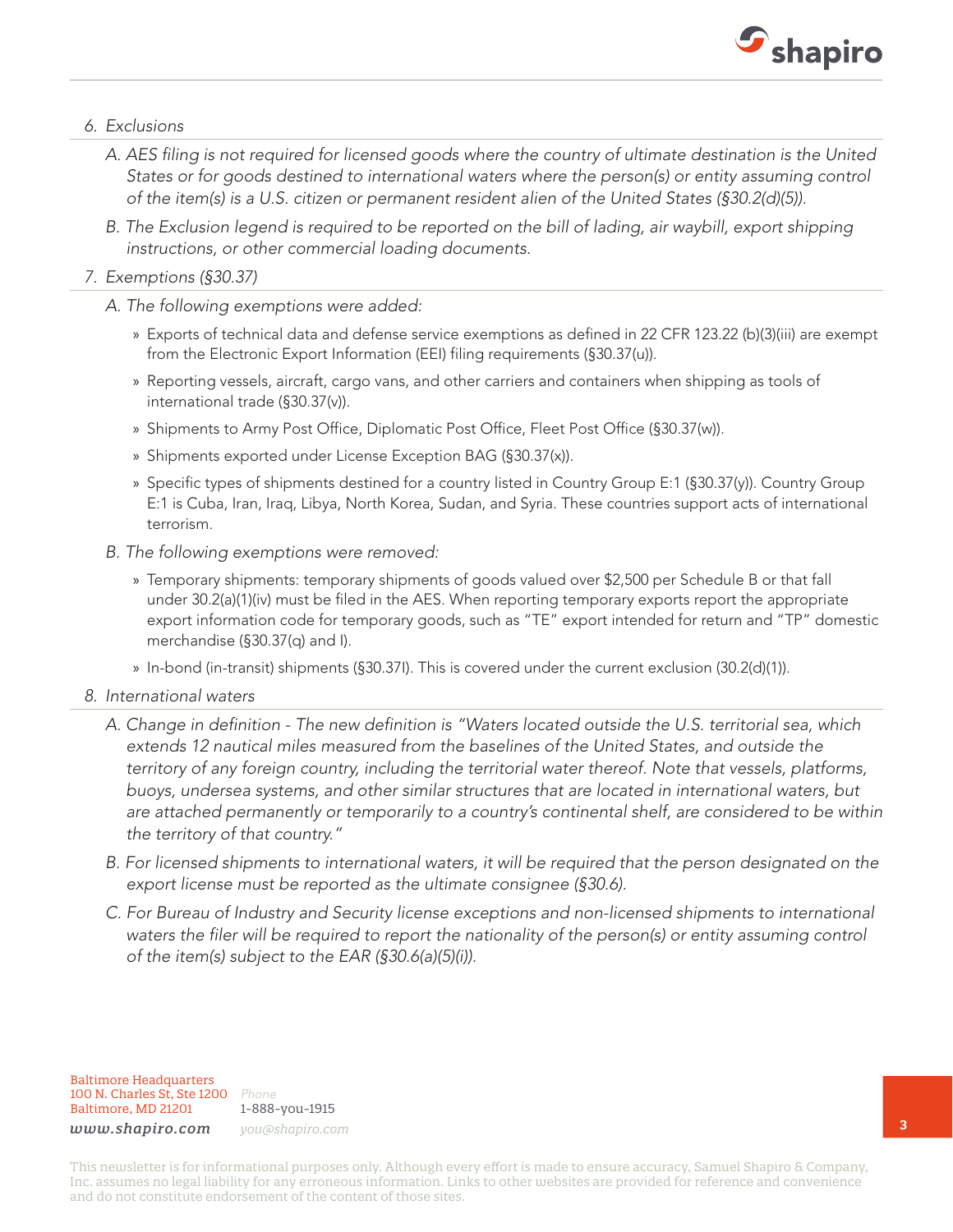

- *9. Data elements (§30.6). Two data elements were added:*
	- *A. License value Report the value indicated on the license.*
	- *B. Ultimate consignee There are four types:*
		- » Direct Consumer
		- » Government Entity
		- » Reseller
		- » Other/Unknown. Other/Unknown is an entity that does not fall under one of the other three ultimate consignee types or whose type is not known at the time of export.

In addition to these highlights, please note that a number of definitions (35) have been revised. The U. S. Census Bureau will continue its outreach and education efforts and we look for clarification on some of these changes. U.S. Customs and Border Protection has published the technical changes to the AESTIR (Automated Export System Trade Interface Requirements) at: http://cbp.gov/xp/cgov/trade/automated/aes/tech\_docs/proposed\_aestir\_ftr/

The final rule notes that § 30.6(a)(24) and (b)(15) containing information collection requirements have not yet been approved by the Office of Management and Budget (OMB) under the Paperwork Reduction Act (PRA). When OMB approval is received, the Census Bureau will publish a document in the Federal Register. For further information regarding these changes you may contact: Nick Orsini, Chief, Foreign Trade Division, U.S. Census Bureau, Room 6K032, Washington, DC 20233–6010, by phone (301) 763–6959, by fax (301) 763–6638, or by email - nick.orsini@census.gov.

The Federal Register notice with the final rule is available at: http://www.gpo.gov/fdsys/pkg/FR-2013-03-14/pdf/2013-05435.pdf

### *Legislation Introduced to Increase Threshold for Duty Free Imports*

The U.S. Senate and U.S. House of Representatives have each introduced legislation to increase the threshold for duty free imports from \$200 to \$800. Administrative exemptions under 19 USC Section 1321 and 19 CFR Part 10.151 are referred to variously as "Section 321 entries," "sections," "non-entries," OR "10.151 ENTRIES." A 10.151 entry allows the duty free entry of a shipment valued at \$200 or less that is imported by one importer on one day. This means the importer may not enter multiple shipments in one day valued at \$200 or less in order to take advantage of the duty free status. No entry number is required. No entry summary is submitted.

The de minimis level has been at \$200 for about 20 years. Raising the level to \$800 will promote faster border clearance and reduce transaction costs, particularly benefiting small businesses that import low value shipments.

The legislation also asks the U.S. Trade Representative to work with other countries "to establish commercially meaningful de minimis values."

Baltimore Headquarters 100 N. Charles St, Ste 1200 *Phone* Baltimore, MD 21201

1-888-you-1915

*www.shapiro.com you@shapiro.com*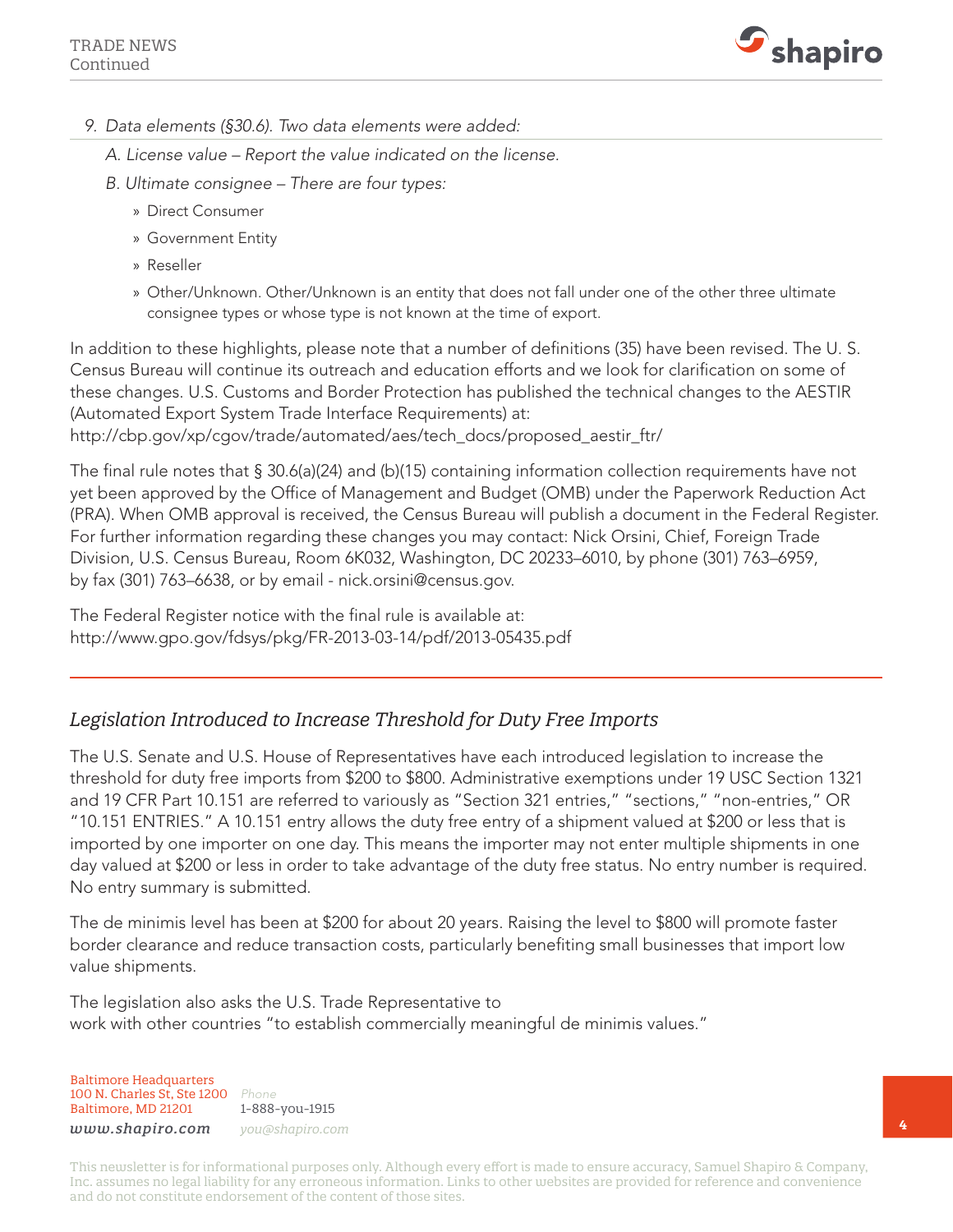

### *CBP States Changes to CFR Part 111 May Be a Multi-Year Process*

In a recent interview Elena Ryan, Director of Trade Facilitation and Administration, with Customs and Border Protection (CBP) stated that the planned changes to 19 CFR Part 111 concerning Customs Brokers and the Role of the Broker will be part of a single rulemaking rather than piece by piece. Although she would not estimate a timeframe for the changes to be implemented, she did state that the rulemaking process can be a multi-year process.

Topical changes still include:

- *• Continuing education for brokers. Concerns include the role of the National Customs Brokers and Forwarders Association of America (NCBFAA) as the administrator of such a program, and applying*  the requirements to established vs. newly licensed brokers. The 3 significant parts of the program will *include ensuring quality and meaningful education, how to report its completion to CBP if required, and the consequences for non-compliance with or non-completion of the requirements. CBP plans to*  publish educational requirements well in advance of their commencement since the requirements will *affect all licensed brokers, and will be totally new requirements unlike some other parts of the update.*
- *• Validation requirements such as identity documents and articles of incorporation will be likely in relation to vetting importers and the new CBP Form 5106 data requirements. The changes to the 5106 will be separate from the regulatory changes; a form changeis a much simpler process.*
- *• Potential changes to geographic areas. CBP terminated the local permit waiver pilot program for brokers, but it may reduce the number of Customs districts. CBP is also looking at extending waivers to those unable to find a licensed broker within a certain district from 1 to 3 to 5 years.*
- *• A broker's supervision and control. Factors are now currently contained in the regulations, but may be better suited by being left out CBP will be publishing more direct, specific guidance on the issue.*
- Although not regulatory changes, the use of trusted trader programs, Customs-Trade Partnership *Against Terrorism (C-TPAT), etc. as a way of vetting importers and satisfying bona fides requirements.*
- *• Changing the triennial report requirement for brokers by making it a biennialrequirement, or by terminating the requirement altogether.*

In summary, Ryan stated that many of the proposed changes face opposition and disagreement and that the Part 111 update remains in flux. There will most likely be changes and revisions up to the point of publication.

### *Broker Working Group Proposes Recommendations on Future Role of Customs Brokers*

The Pacific Coast Council of Customs Brokers and Freight Forwarders (PCC) submitted a report to Customs and & Border Protection (CBP) outlining recommendations to policymakers as part of the discussion of the Role of the Broker changes being contemplated by CBP.

Baltimore Headquarters 100 N. Charles St, Ste 1200 *Phone* Baltimore, MD 21201

1-888-you-1915 *www.shapiro.com you@shapiro.com*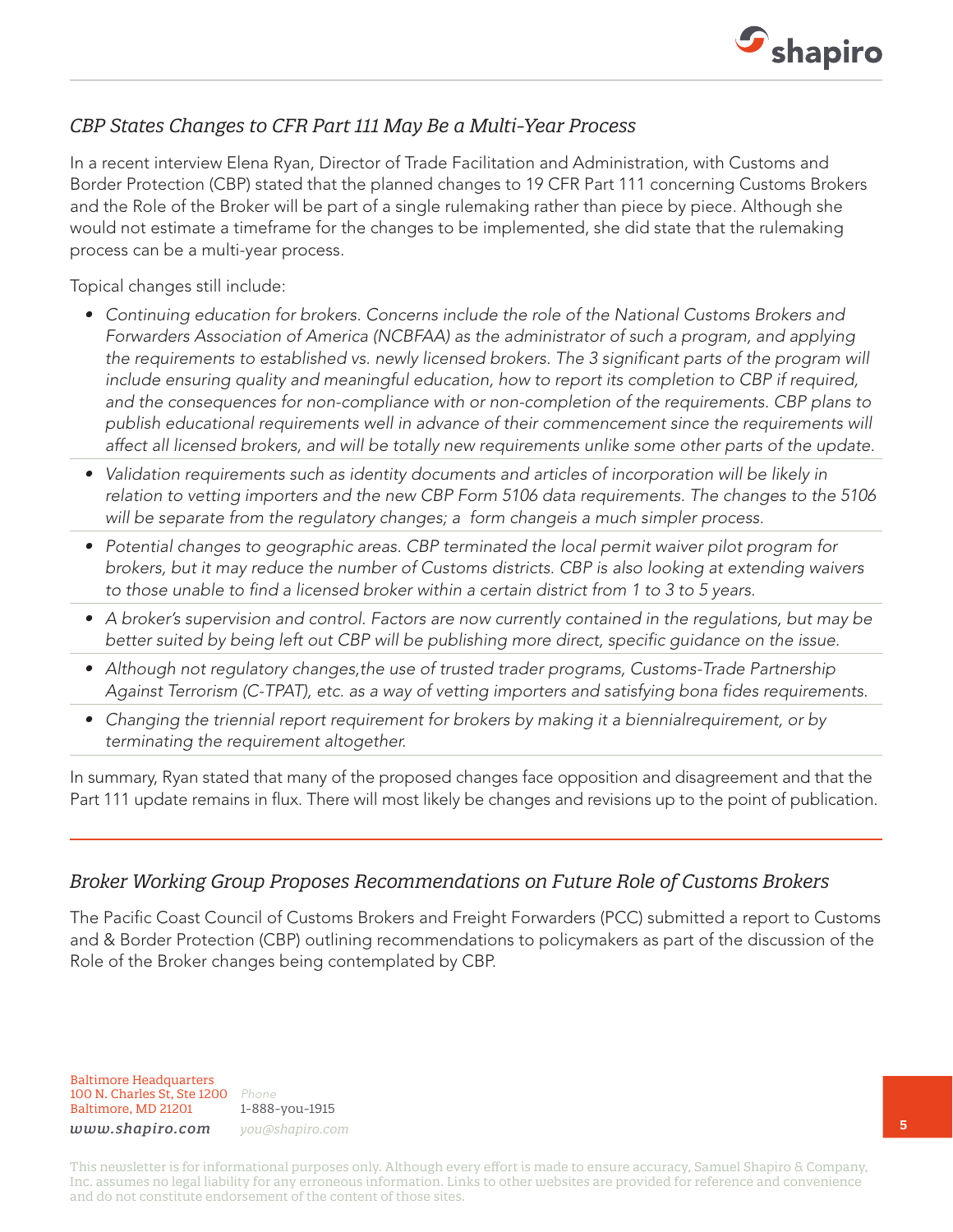

The recommendations include:

- *• Any additional data collected from the importer by the broker must be collected via reasonable effort by the broker in conjunction with the broker's and importer's standard commercial operations.*
- Any requested data elements must be specific not encompassing a vagueassertion that the broker use *due diligence in providing data.*
- *• The data must be consistent with CBP's commercial operations and responsibilities.*
- *• The data must be accepted by CBP under electronic transmission technology vs. hard paper copies or faxes.*
- *• New regulations concerning the collection of data must be applied equally to all brokers regardless of size.*
- Any continuing education requirement should be applied only to active, not inactive brokers, and *inquiries to other industries should be made to determine how continuing education is mandated in those industries to serve as a model for CBP and the broker communities.*
- *• No new virtual or any other type of new permit system should be initiated until CBP adopts full remote electronic capabilities and document imaging.*
- *• All brokers regardless of size should have full access to CBP's Centers of Excellence and Expertise in order to ensure compliance by importers.*
- *• Proposed changes to the CBP Form 5106 data elements must be realistically obtainable by the broker and useful to CBP via electronic submission.*
- *• A broker's roles and activities often exceed CBP's regulatory scope whether considered Customs business or not, including supply chain issues, such as problems with releases at terminals or container freight stations. As such those activities should remain outside CBP's scope.*

In summary, as technology changes the role of the broker, importers, exporters, and CBP will be reliant on brokers to provide advice on classification and other entry requirements, and to provide data management of entry elements. The means to this opportunity need to be agreeable to both CBP and the broker community.

### *Customs Presentation on Wood Packing Material*

U.S. Customs and Border Protection has released a presentation on wood packing material (WPM). This extremely informative document provides an overview of the WPM regulations, examples of compliant WPM marking versus improper marking, what pests are of concern (you may be surprised at how tiny and destructive they can be), and what commodities are more likely to harbor these pests. WPM without the ISPM 15 stamp must be exported. WPM with the ISPM 15 stamp but found to contain a wood boring insect must be exported. WPM with the ISPM 15 stamp but found with a non-wood boring pest may be fumigated. Non-compliance with WPM regulations means not only a financial cost but also an ecological cost.

### The presentation is available at: http://www.cbp.gov/linkhandler/cgov/trade/trade\_outreach/wood\_packaging\_pp.ctt/wood\_packaging\_pp.pdf

Baltimore Headquarters 100 N. Charles St, Ste 1200 *Phone* Baltimore, MD 21201

1-888-you-1915

*www.shapiro.com you@shapiro.com*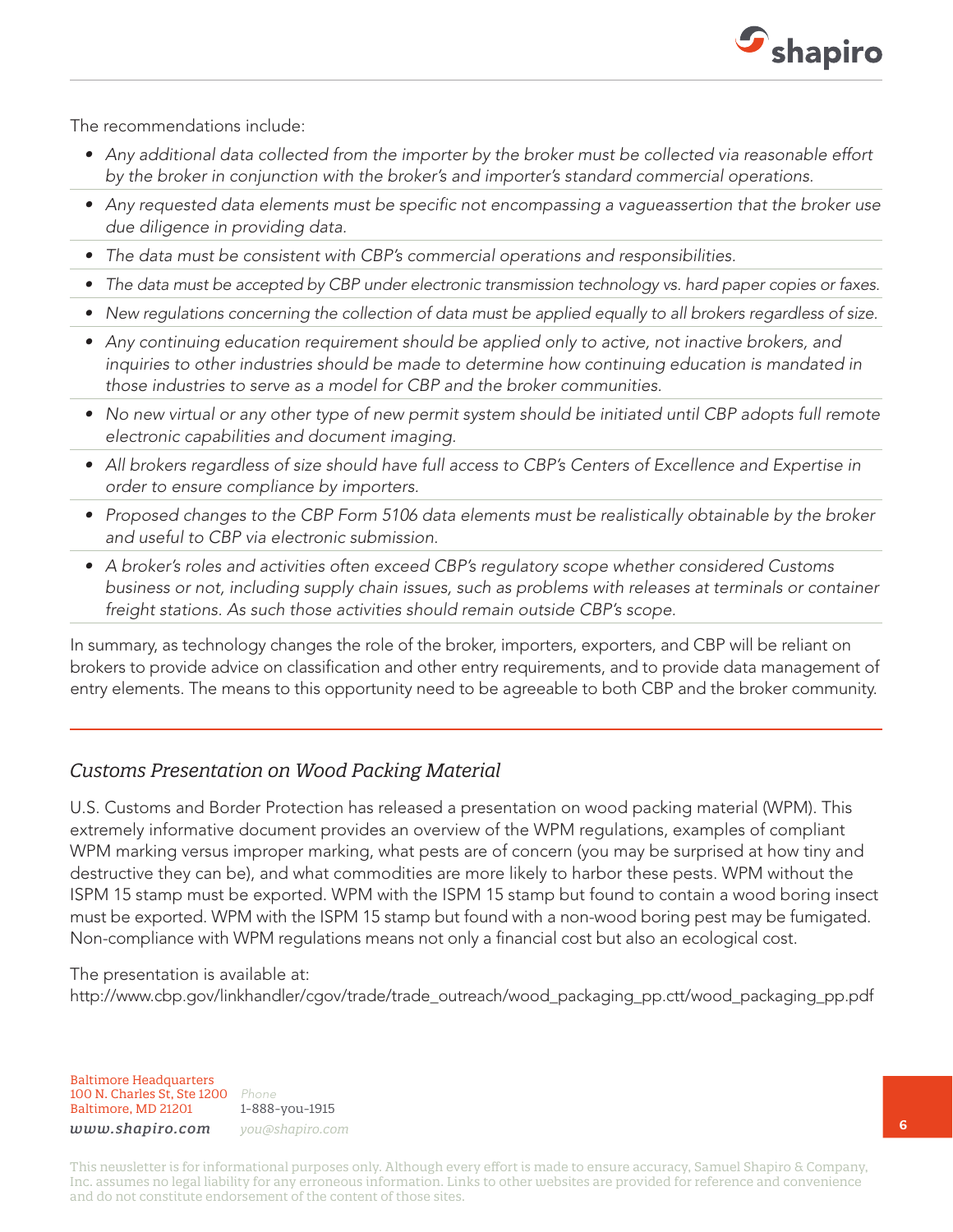

### *CBP Proposes Test Method for Footwear with Textile Soles*

In November 2011, Additional U.S. Note 5 was adde d to Chapter 64 of the Harmonized Tariff regarding the application of a textile layer to the soles of footwear, "For the purposes of determining the constituent material of the outer sole pursuant to Note 4(b) to this Chapter, no account shall be taken oftextile materials which do not possess the characteristics usually required for normal use of an outer sole, including durability and strength." The question remained how Customs would interpret this language and whether laboratory testing procedures should be used to make a determination. Textile soled footwear has significantly lower duty rates than footwear with soles of rubber, for example.

Customs asked for input from the trade regarding the best approach to administering Note 5. After receiving and reviewing comments, Customs has published a notice in the March 27, 2013 Customs Bulletin with a proposed test method using the ISO 20871 test for the performance of footwear outer soles. Three samples are taken from the outer sole and the surface area is subjected to an abrading machine. The samples are weighed before and after the test. Customs will be looking at whether the textile material will still be present on the samples after testing.

In order to demonstrate that the terms of Note 5 have been met, importers who are requesting a ruling or responding to a request for information should present independent laboratory reports applying the ISO 20871 test.

The March 27, 2013 Customs Bulletin may be found at: http://www.cbp.gov/xp/cgov/trade/legal/bulletins\_decisions/bulletins\_2013/vol47\_03272013\_no14/

Baltimore Headquarters 100 N. Charles St, Ste 1200 *Phone* Baltimore, MD 21201

1-888-you-1915

*www.shapiro.com you@shapiro.com*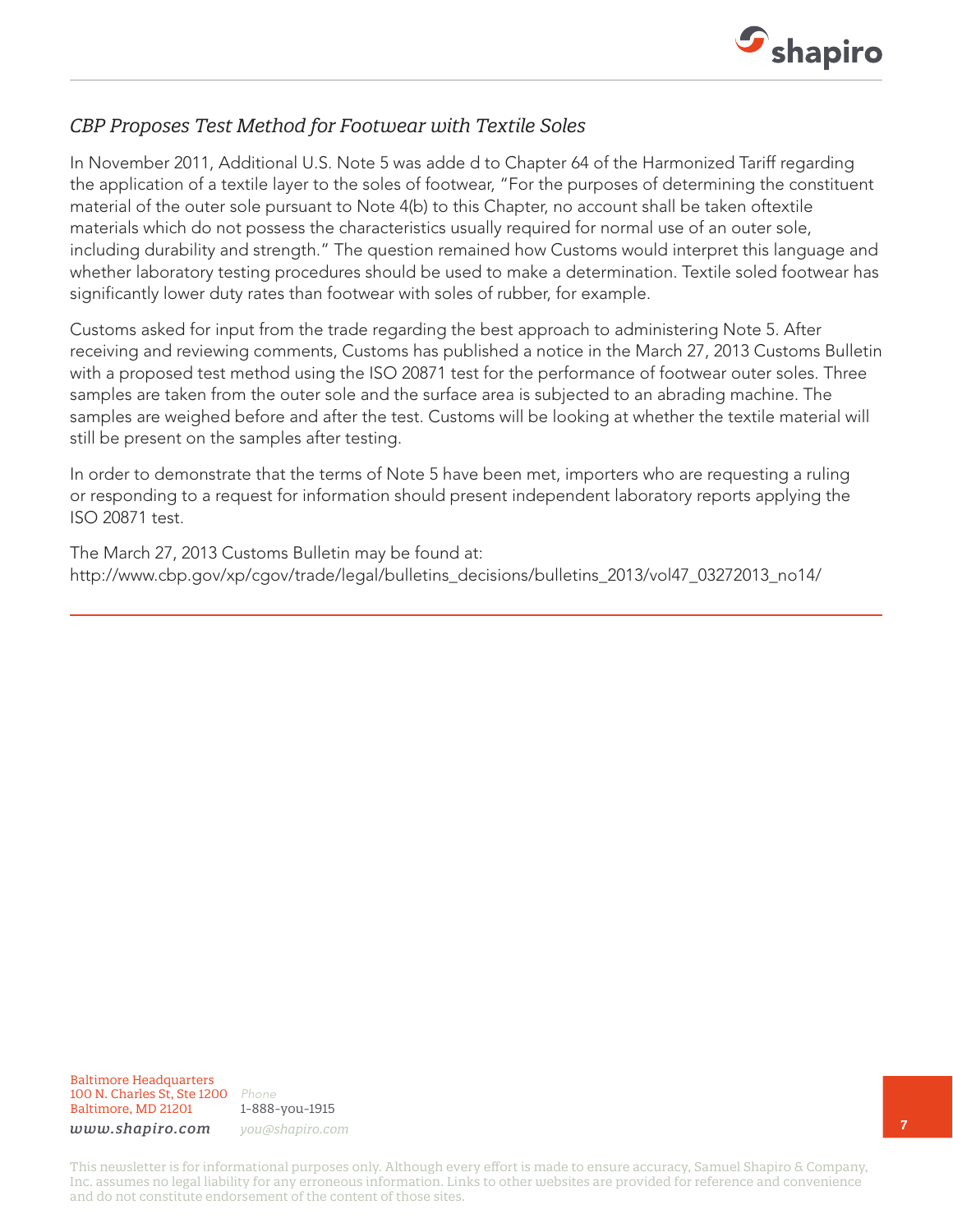

# **TRANSPORTATION NEWS**

### *May 2013 Update*

### *Trans-Pacific Maritime Conference 2013 Review*

The 13th annual TPM Conference was held March 4 - 6 in Long Beach, CA, and several Samuel Shapiro & Company, Inc. employees were part of the record 2000 logistics, carrier, and importer/exporter professionals in attendance. The following articles are the main takeaways from the 2½ day conference:

### *Maersk to Increase Productivity As It Struggles to Get Back In the Black*

Soren Skou, President of Maersk Line, was the first key speaker of the conference. He told the crowd that Maersk Line will take delivery of the first of five 18,000-TEU ships later this year. He said this new capacity would have no impact on the total fleet capacity this year for Maersk because when they introduce these larger vessels they will take other vessels out of their rotations. Mr. Skou also introduced Maersk's new customer care program to greatly improve the efficiency of the booking and documentation process for Maersk's clients.

Mr. Skou also mentioned how Maersk has been absorbing the ever-increasing bunker fuel costs over the years so they have been forced to offset this extra cost by slow steaming and building larger vessels in their fleet. Maersk plans to use the larger vessels in the Asia to US East Coast and Europe trade via the Suez Canal and the smaller vessels to the US East Coast and other markets via the Panama Canal. They have moved to this strategy due to the fact that shipping via the Panama Canal to the US East Coast is not very profitable. The current 13,000 TEU vessels used in the Asia to Europe trade will most likely be redeployed to the Asia to US trade and the megaships will go to Europe.

Mr. Skou announced that Maersk is currently losing about \$8 million per day and they are seeing about a 6% gap in supply vs. demand. Maersk will therefore step up slow steaming, scrapping, and idling of the smaller vessels. Maersk has 3 major concerns (as do the other carriers):

- *1. Annual contracts need to take rate increasesto ensure the carriers remain viable and profitable businesses*
- *2. Carriers will need to invest less on equipment; so they will no longer supply chassis and they will no longer supply containers in areas that are deemed less critical*
- *3. Refrigerated container rates will go up to help restore profitability.*

1-888-you-1915 *www.shapiro.com you@shapiro.com*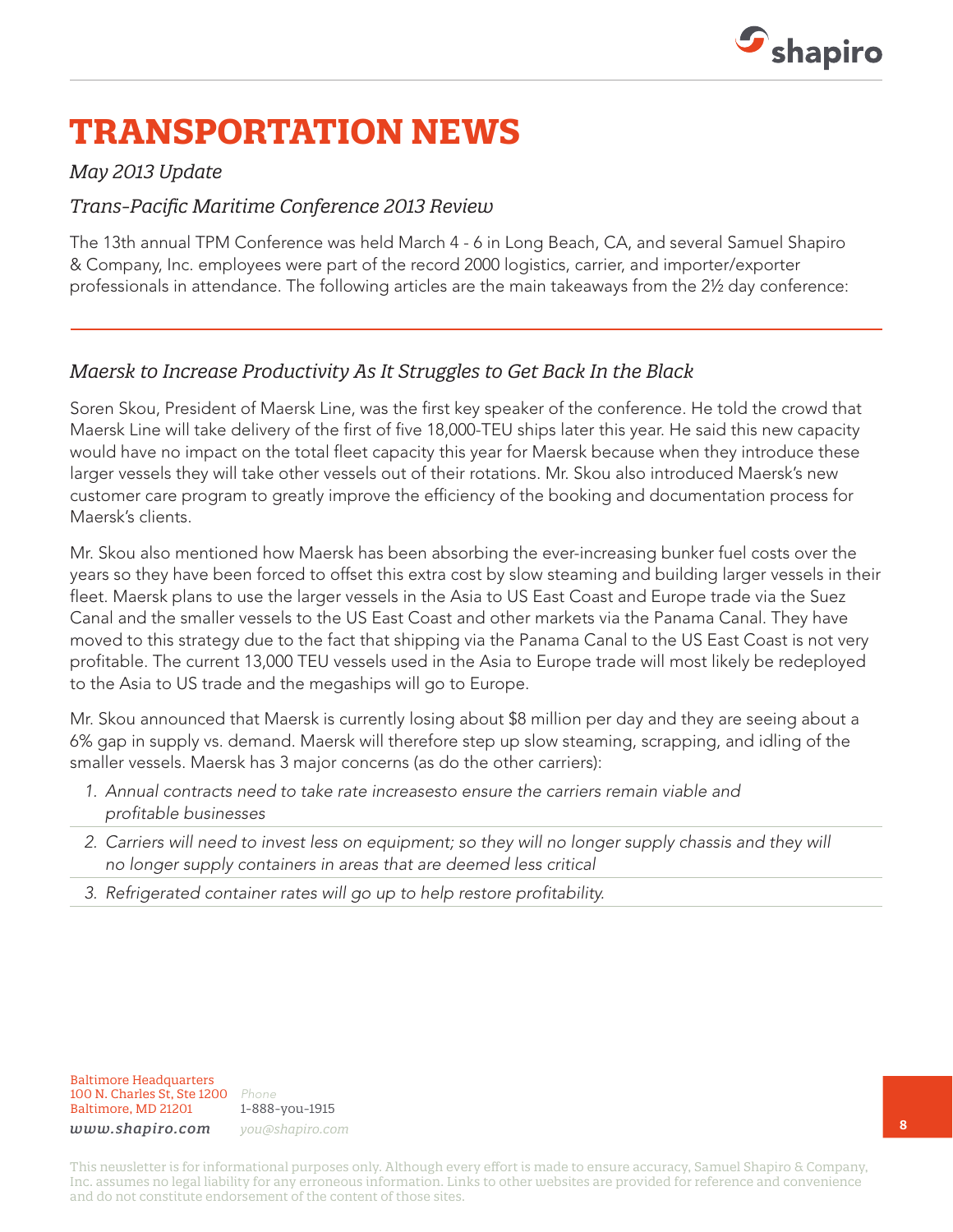

Mario Moreno, Chief Economist for the Journal of Commerce reported that the 2012 forecast for trade growth from Asia was forecasted at 2.5% last year and the actual growth rate ended up being 3%. Economists are projecting the growth in the Asiatrade to be only 2% in 2013. Growth has slowed in the past year due to high inventories for importers in the U.S. coupled with low retail sales. The housing and auto industries were the industries that did stimulate growth beyond what was projected. Carriers made their orders with the shipbuilders during previous years when the Asia trade was more robust. As a result of the slowed growth in the China trade, the carrier's orders for larger vessels to be built will cause the capacity to increase by 10 to 11 percent this year, which is far higher than the growth in global demand. For this reason, it will be difficult for the carriers to enforce the type of rate increases they had hoped they could impose on April 1 and again on May 1.

### *Carriers Unload Chassis Responsibility*

Back in 2009, the ocean carriers operated 50% of the nation's intermodal chassis supply. Their share dropped to 32 percent in 2012, and is due to drop to 20 percent in 2013. Thirteen of the twenty largest container lines in the U.S. market have sold all or some of their chassis fleets, and leasing companies have become the new dominant suppliers.

The chassis supply environment will remain confused for the next couple of years as motor carriers will be called upon to rent or lease chassis that ocean carriers traditionally supplied for free in the past. This extra cost will be passed on to the importers and exporters because the leasing companies cannot do this for free.

2012 saw a major development in the formation of the North American Chassis Pool Cooperative (NACPC) by eleven motor carriers in the American Trucking Association. The NACPC is purchasing ocean carrier's chassis and contributing them to the Consolidated Chassis Management (CCM) that was formed back in 2004 by the carriers so that the chassis can be shared in six regional co-op pools. The new pools being formed by the NACPC are called "gray chassis" pools. The NACPC also aims to keep the chassis pool modernized so they will maintain the chassis equipment by making sure they have the most up to date accessories.

The ports of LA and Long Beach are working to better manage and maintain the chassis pool so that the chassis storage yards are put to more efficient use.

Importers have pointed out that in the past chassis expenses were often hidden in the ocean carrier rates and they were not actually "free," so they would like to make surethat the carriers adjust their rates as they take chassis out of their costs. Importersare also concerned that chassis charges will not be itemized by the trucker fairly.

Baltimore Headquarters 100 N. Charles St, Ste 1200 *Phone* Baltimore, MD 21201

1-888-you-1915 *www.shapiro.com you@shapiro.com*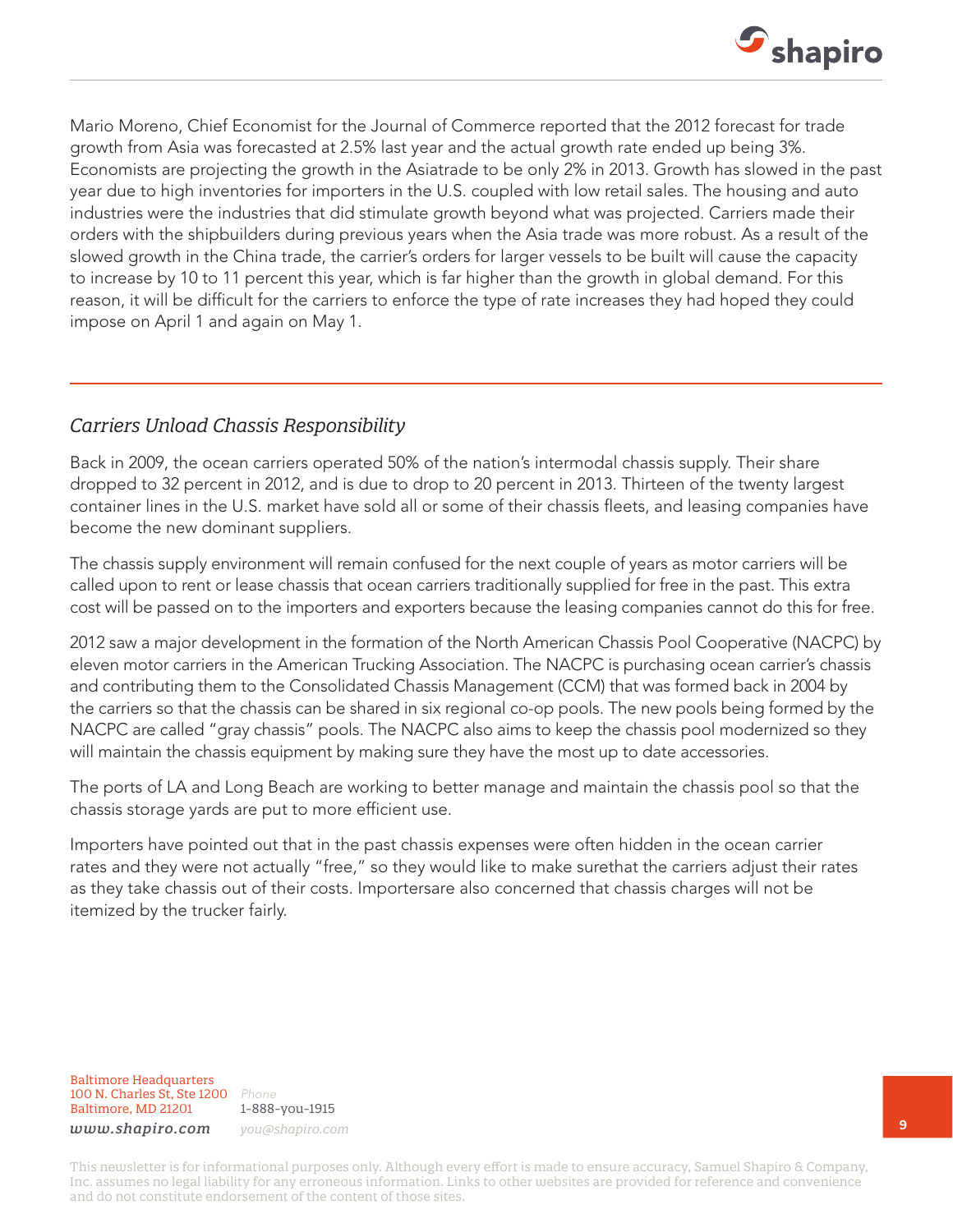

## *Sequestration to Affect U.S. Supply Chains*

There is concern in the international trade community that U.S. importers may see their cargo clearance process slow this spring because federal sequestration will mean that Customs manpower will be reduced. A wider reaching effect on trade could resultfrom delays at seaports and land borders as cuts in freightrelated transportation programs weaken the nation's infrastructure. The budget cuts that will affect U.S. Customs are part of the first wave of \$85 billion worth of cuts on federal spending that will total \$1.2 trillion over the next 10 years. This will put extra pressure on Congress to stop future cuts by tackling the federal deficit. Please see our March 2013 issue of Shap Talk for further information on sequestration.

### *Mexico Emerges As Global Trade Power*

Mexico has a very strong case for growth over the next several years. The main factoris the youth of the Mexican population continues to grow at a time when othereconomic powerhouses in the world are seeing their population age. Mexico is closing the wage gap with China, and the growth in trade is resulting in more manufacturing in Mexico. There is a growing shortage of low-skilled labor in China, and Mexico is filling the gaps. Mexico has enjoyed an economic growth of 23 percent in 2012. The Mexican ports of Lazaro Cardenos and Manzanillo are poised for explosive growth in the coming years, and ocean shipping in Mexico will grow at a faster pace than surface trade to the rest of the Americas. In some manufacturing sectors, such as toys, Mexico is enjoying a higher level of growth than China.

Due to tightening trade policies between Mexico and China there is only a 2% projection of trade growth between the two countries. Both nations want to protect their manufacturing sectors from the other.

## *U.S. and Canada Environmental Regulations Increase Bunker Fuel Costs*

Container carriers that call on U.S. and Canadian ports are preparing for higher costs required to meet the recently heightened environmental regulations that are being imposed. The rule under International Maritime Organization requires vessels to emit less than 1 percent sulfur when they are within 200 miles from the U.S. and Canadian coasts. By 2015, the permitted sulfur emission level will fall to 0.1 percent. This is causing the carriers to be required to use more expensive and cleaner fuel and they will need to invest more heavily in scrubbing technology. This is expected to increase the industry's annual fuel expense by as must as \$100 million per year, and shipperswill be the ones to bear much of this cost by paying increased bunker fuel surcharges to the carriers.

Baltimore Headquarters 100 N. Charles St, Ste 1200 *Phone* Baltimore, MD 21201

1-888-you-1915 *www.shapiro.com you@shapiro.com*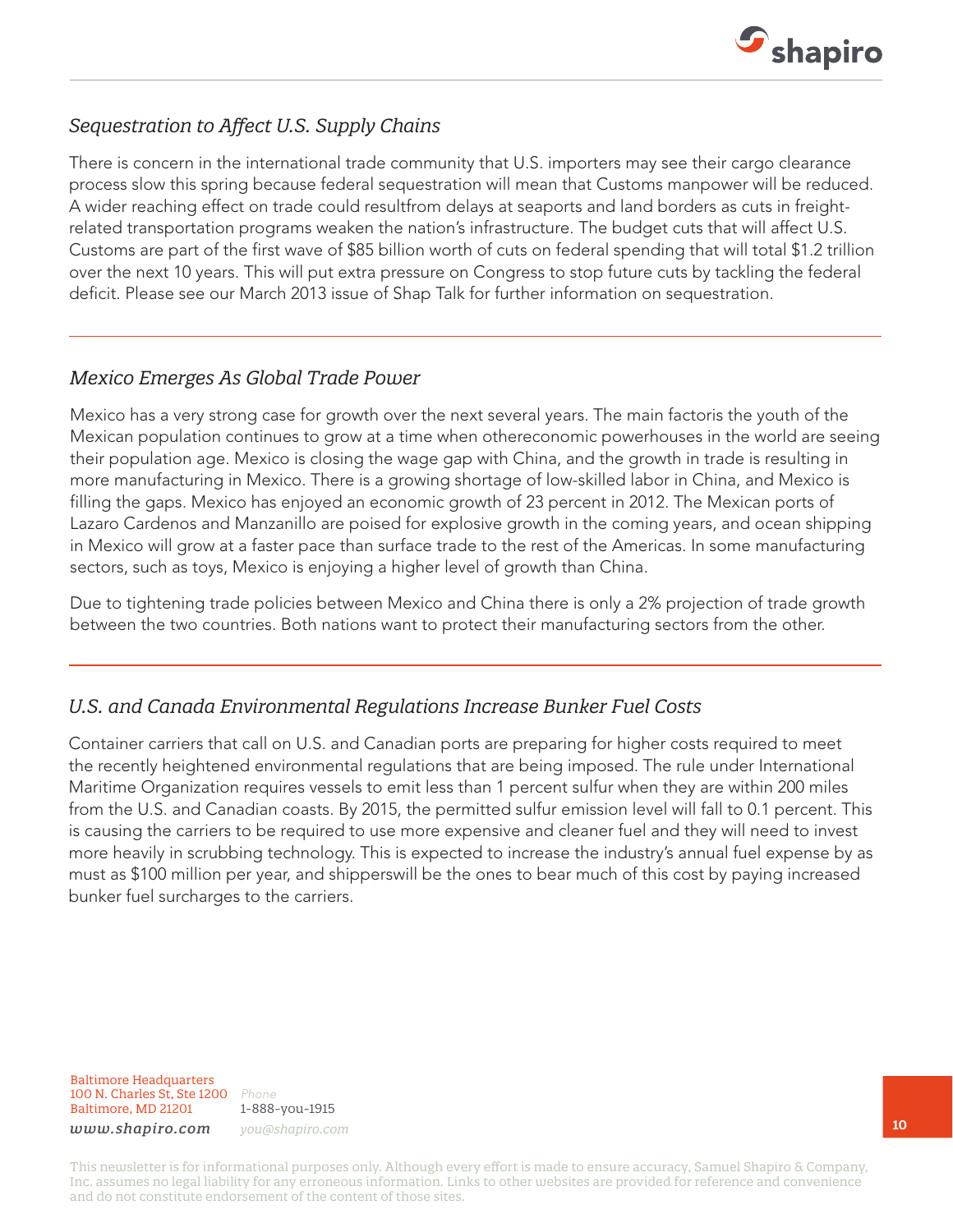

### *Desirable Terminal Automation Investments in U.S. are Cause for Pause*

U.S. terminals currently yield approximately 25 moves per crane per hour. With proposed automation the new yields are expected to be up to 40 move per crane per hour. U.S. ports are notably the most expensive to run in the world, yet they are some of the least productive. While there is no doubt that things need to improve at U.S. container terminals to remain globally competitive, the question that begs to be answered is can terminal operators invest in automated terminals in the short term if they cannot generate enough container volumes to cover the extra \$400 million to \$600 million in costs that are required to fully automate vessel, yard, and on-dock rail operations. In a climate of infrastructure cost cutting, how will this work?

Baltimore Headquarters 100 N. Charles St, Ste 1200 *Phone* Baltimore, MD 21201

1-888-you-1915

*www.shapiro.com you@shapiro.com*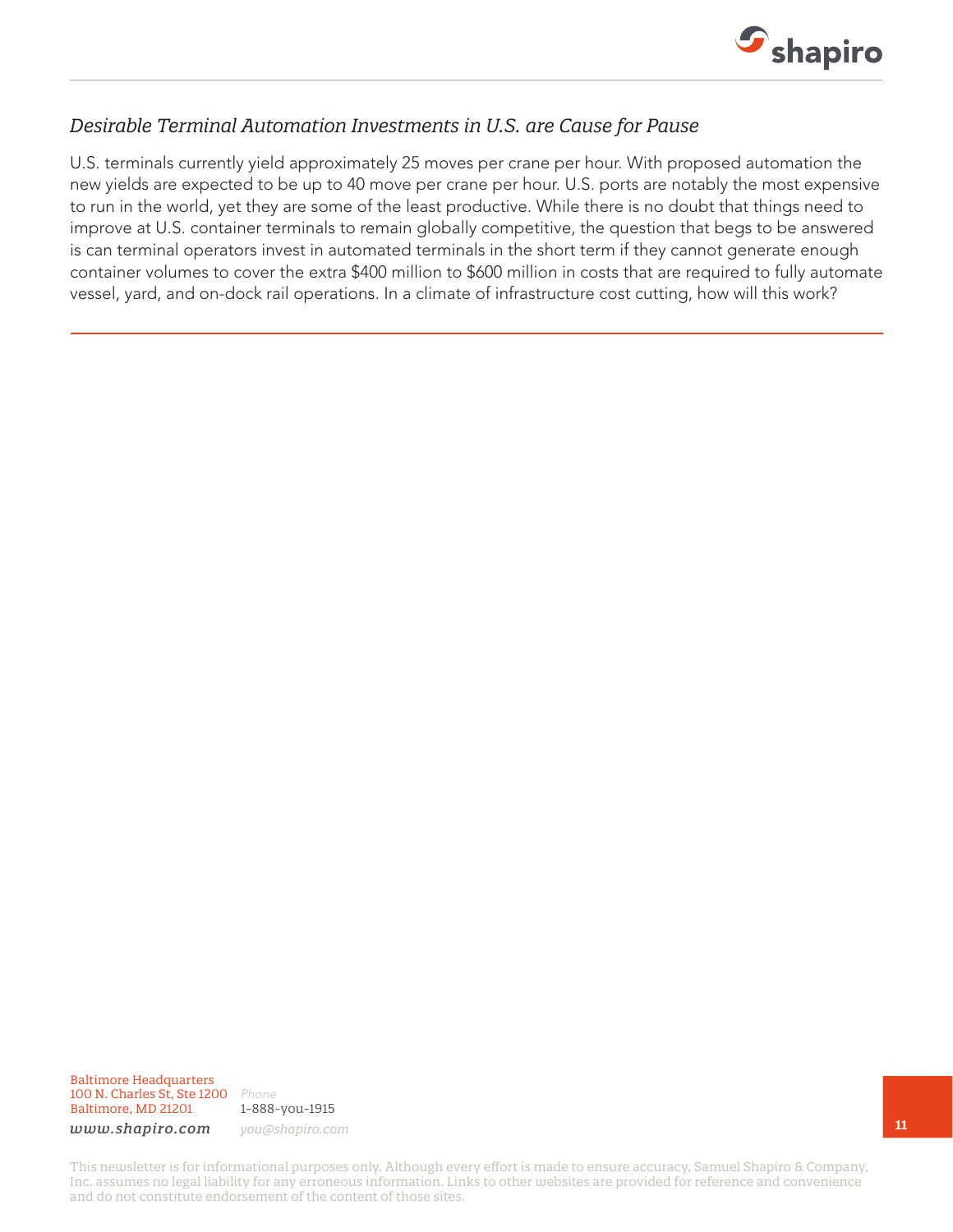

# **SAMUEL SHAPIRO & COMPANY, INC. NEWS**

### *Shapiro Attends 2013 WBENC Summit & Salute to Women's Business Enterprises*

Samuel Shapiro & Company, Inc. recently attended its first Women's Business Enterprise National Council (WBENC) conference after becoming Women's Business Enterprise (WBE) certified by the organization in October 2012.

The 2013 WBENC Summit & Salute to WBEs was held in Baltimore, MD, on March 13th and 14th, and brought together over 1,200 participants, including some of America's leading corporations, government agencies, women business owners and strategic partner organizations. WBENC's Annual Salute followed the Summit and highlighted the significant contributions of WBEs to the United States economy, and paid tribute to the 14 WBE Stars of 2013. In addition, select corporations that provide WBEs with growth opportunities in today's competitive marketplace received top honors at this gala recognition event.

Preceding the Summit & Salute, Shapiro also attended the WBENC's Government Opportunity Experience hosted by Moe Vela, former Director of Administration for Vice President, Joe Biden. This signature Government Opportunity Experience was designed to provide knowledge and access to the government procurement process through meetings with high-level decision makers from both the public and private sector.

"The WBENC Government Opportunity Experience and Summit & Salute events absolutely exceeded our expectations," noted Brunella Reid, Senior Manager of Marketing & Strategic Development for Samuel Shapiro & Company, Inc. "We had the opportunity to meet with remarkable corporations, fellow WBEs, and other field representatives. Shapiro is grateful to WBENC for such a warm welcome into the WBEfamily and for providing WBEs with a rich learning experience and opportunities to develop important relationships. Shapiro is looking forward to attending the 2013WBENC National Conference & Business Fair in Minneapolis this June."

## *Shapiro Welcomes Jennifer Tobin as Accounting Manager*

Samuel Shapiro & Company, Inc. recently announced the addition of Jennifer Tobin, CPA, as Accounting Manager at its headquarters in Baltimore, MD. Tobin joins Shapiro with over 6 years of progressive accounting and financial management experience. Prior to Shapiro, Jennifer served as accounting manager with Astrum Solar, Inc. where she managed the accounting department with direct supervision of a staff of four and provided oversight of various financial and human resources functions. Tobin also worked as a senior accountant with TESSCO Technologies, Inc., which she assisted with SEC filings, compiled quarterly earnings, performed budget analysis, financial audits, and helped prepare financial performance summaries. Tobin received her bachelor's degree in business administration from Franklin and Marshall College, graduating magna cum laude. She went on to receive her master's degree in business administration from Loyola University as well as earning her certification as a public accountant.

Baltimore Headquarters 100 N. Charles St, Ste 1200 *Phone* Baltimore, MD 21201

1-888-you-1915 *www.shapiro.com you@shapiro.com*